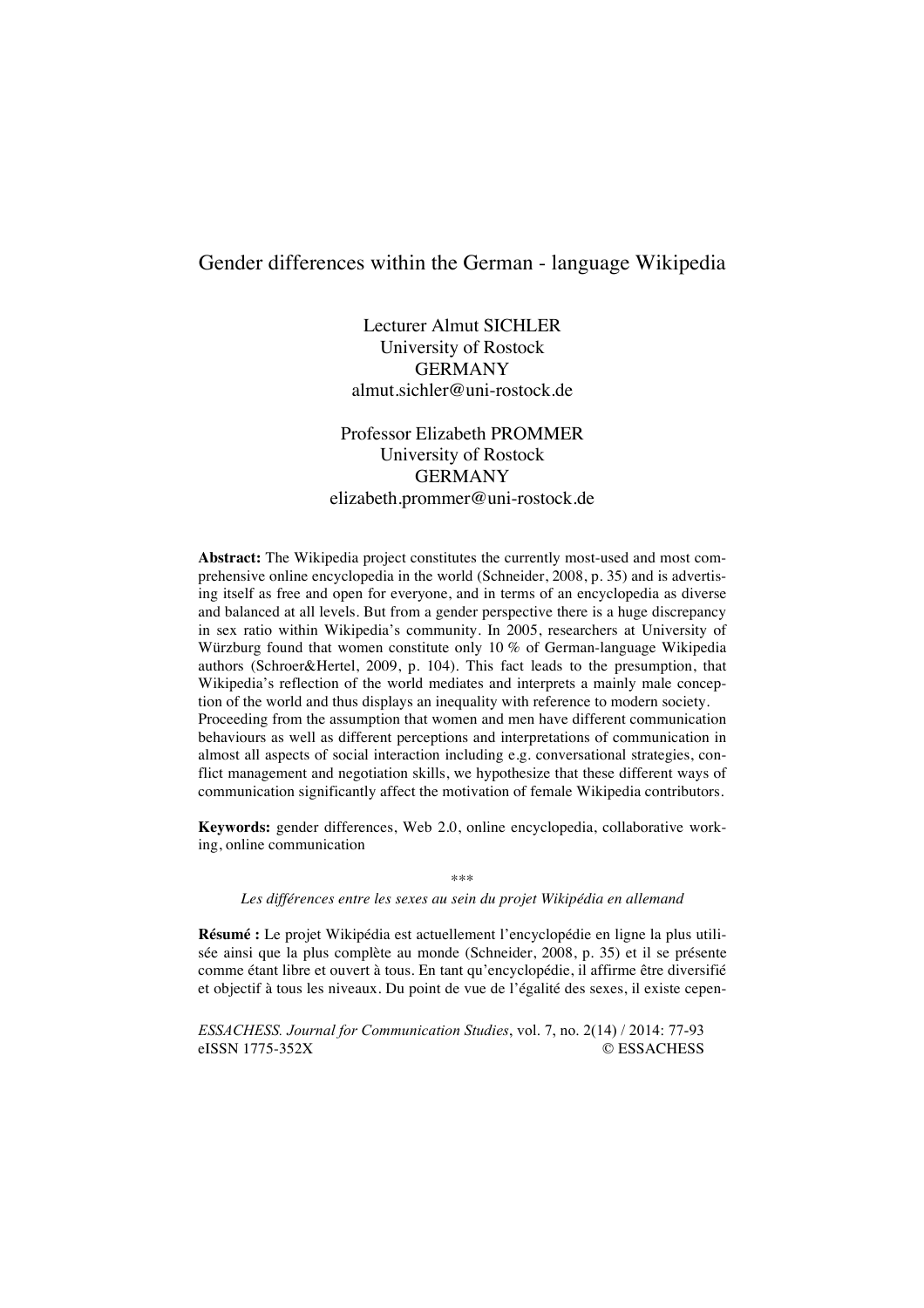dant une grande différence entre la part d'hommes et de femmes au sein de la communauté composant Wikipédia. En 2005, des chercheurs de l'Université de Wurtzbourg ont découvert que seulement 10% des auteurs de Wikipédia en langue allemande sont des femmes (Schroer&Hertel, 2009, p. 104). Ce fait laisse présumer que la représentation du monde véhiculée par Wikipédia transmet et interprète une conception principalement masculine de ce même monde et qu'elle fait donc preuve d'une disparité par rapport à la société moderne.

Partant du principe que les femmes et les hommes ont différents comportements de communication ainsi que différentes perceptions et interprétations de la communication concernant presque tous les aspects de l'interaction sociale dont, entre autres, les stratégies de conversation, la gestion des conflits et les compétences de négociation, nous émettons l'hypothèse que ces différentes méthodes de communication exercent une influence considérable sur la motivation des contributrices de Wikipédia.

**Mots-clés :** différences entre les sexes, Web 2.0, encyclopédie en ligne, travail collaboratif, communication en ligne

\*\*\*

#### **Introduction**

Hopes were high, that computer mediated communication and the Internet will eventually lead to a more democratic and diverse society. At least the production and consumption of the medium Internet was meant to be inclusive for all and therefore democratic. Not only do we see digital divides across nations, educational and income levels, gender also matters. Carstensen (2009) summarizes the history of the research on gender and the Internet, especially Web 2.0, in three phases. Beginning with the "gendered net" (Dorer, 1997; Neverla, 1998) as a technology mainly created and used by males, evolving to a medium, which could be used as a platform for feminism and public debate (Plant, 1997), finally moving to the idealistic idea of cyberfeminsts like Donna Haraway (1991), that the Internet is a "bodyless" medium (Funken, 2002, p. 158) and in the end an idealistic space, without gender. In this bodyless space, gender, race and education should not be relevant.

Looking at the public debates, the Internet as a "world without gender" (Carstensen, 2012, p. 23) is still a far-away utopia: gender still matters. Since computer mediated communication is widely accessible, gender determines not whether you use the Internet, but how and why you use the Internet.

Taking a look on one of the most frequently used websites, Wikipedia, we see a huge gender gap within the production of knowledge. In 2001, when the Wikipedia Project was initiated, it was supposed to be an online encyclopedia "of the best possible quality", based on the idea of collaborative knowledge and work. Through the participation of potentially everyone, a great number of authors should grant a neu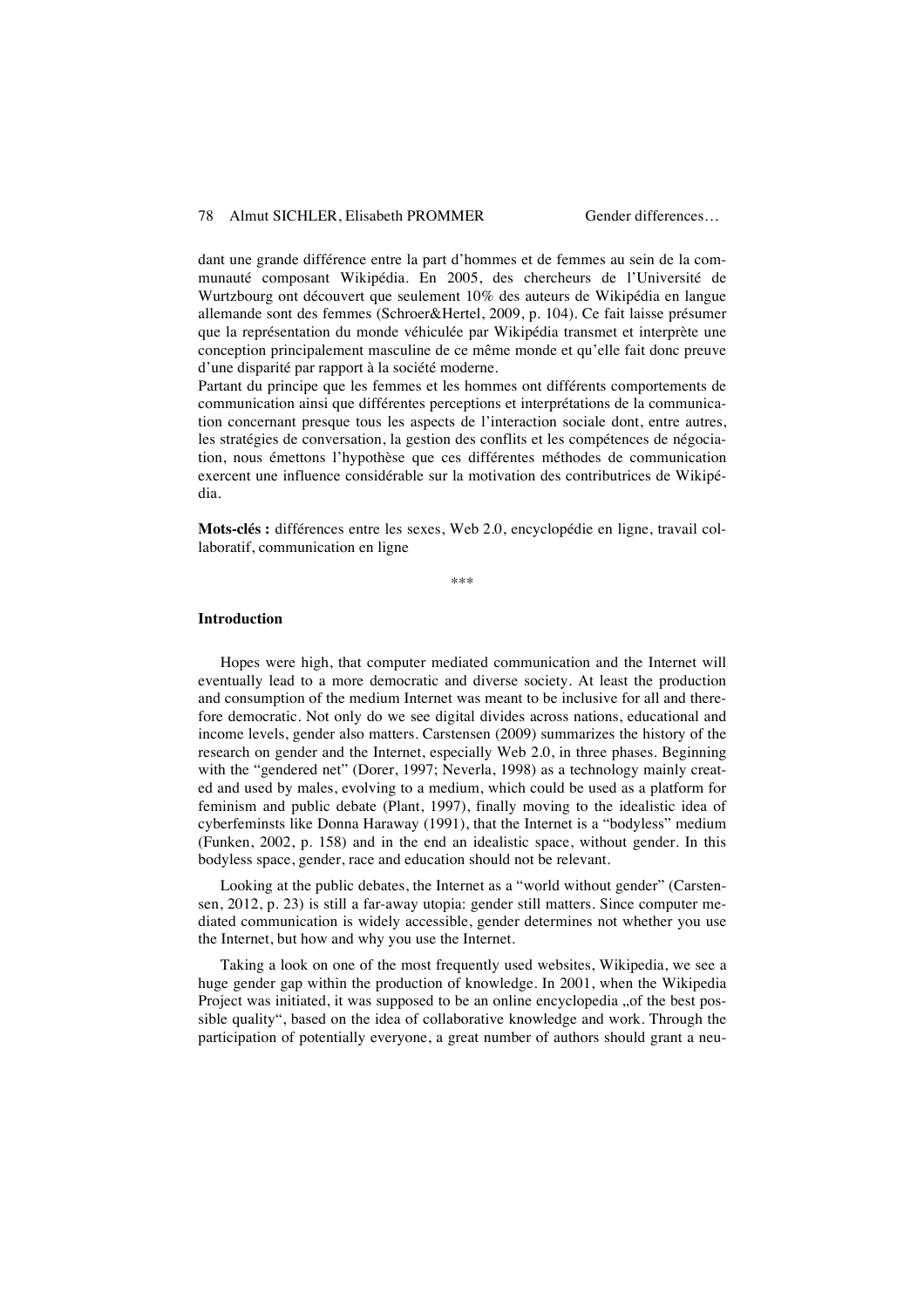tral and balanced point of view. Wikipedia constitutes the currently most-used and most comprehensive online encyclopedia in the world (Schneider, 2008, p. 35) and thus represents an important belief system of the  $21<sup>st</sup>$  century.

As part of such a collaborative online network, democratic and fair interactions should define the basis on which any interaction takes place, e.g. creating or editing an article as well as commenting modifications or discussing and evaluating information. These processes conduce to collect knowledge from the world or rather to reflect the current status of the world's knowledge – for which encyclopedias were intended (Schneider, 2008, p. 4, 65) –, which simply means that an encyclopedia is an image of the world.

But from a gender perspective there is a huge discrepancy in sex ratio within Wikipedia's community. Depending on which study is cited, only between 10 to 20 percent of the international Wikipedia authors are female (Glott, Schmidt & Ghosh, 2010, p. 7). And this is « worrisome because Wikipedia is ever more powerful as the canon, the go-to source of "knowledge." And if women aren't contributing, then that putatively exhaustive body of knowledge is only reflecting the knowledge of some of our citizens » (Cassell, 2011).

Within the context of gendered practices in online communication, we aim to investigate the so-called "gender gap" in Wikipedia contributions based on a social discourse perspective. Up until now, a large number of studies and public reports have dealt with Wikipedia's gender issue, striving to explore why such a significantly smaller number of women than men contribute to the Wikipedia project. However, none of the studies has focussed on the communication style of the collaborative network in order to answer the question why and how this female underrepresentation could be explained and ideally balanced. Therefore, this investigation seeks to provide evidence and explanations for this phenomenon. With an exemplary analysis of two Wikipedia talks we will picture how issues like impoliteness and linguistic norm violations (e.g. offences or disregards) are shaping the communicative interaction in Wikipedia.

#### **1. The Wikipedia gender gap research**

Research on the Wikipedia Gender Gap has been various. Several studies have investigated the percentage of female authors and editors in different language Wikipedia. This number of female authors ranges from 3% in India to 20 % in the US Wikipedia. Other research on gender differences in Wikipedia contributions has dealt with the question if there is a difference between female and male authors regarding their editing style and what exactly motivates Wikipedians to take part in the project. There is also a broad discussion on how the gender imbalance is affecting Wikipedia's output (Lam et al., 2011).

Antin et al. (2011) e.g. investigated the gender differences in Wikipedia editing styles. They found women and men "made similar numbers of revisions" (*ibid*.,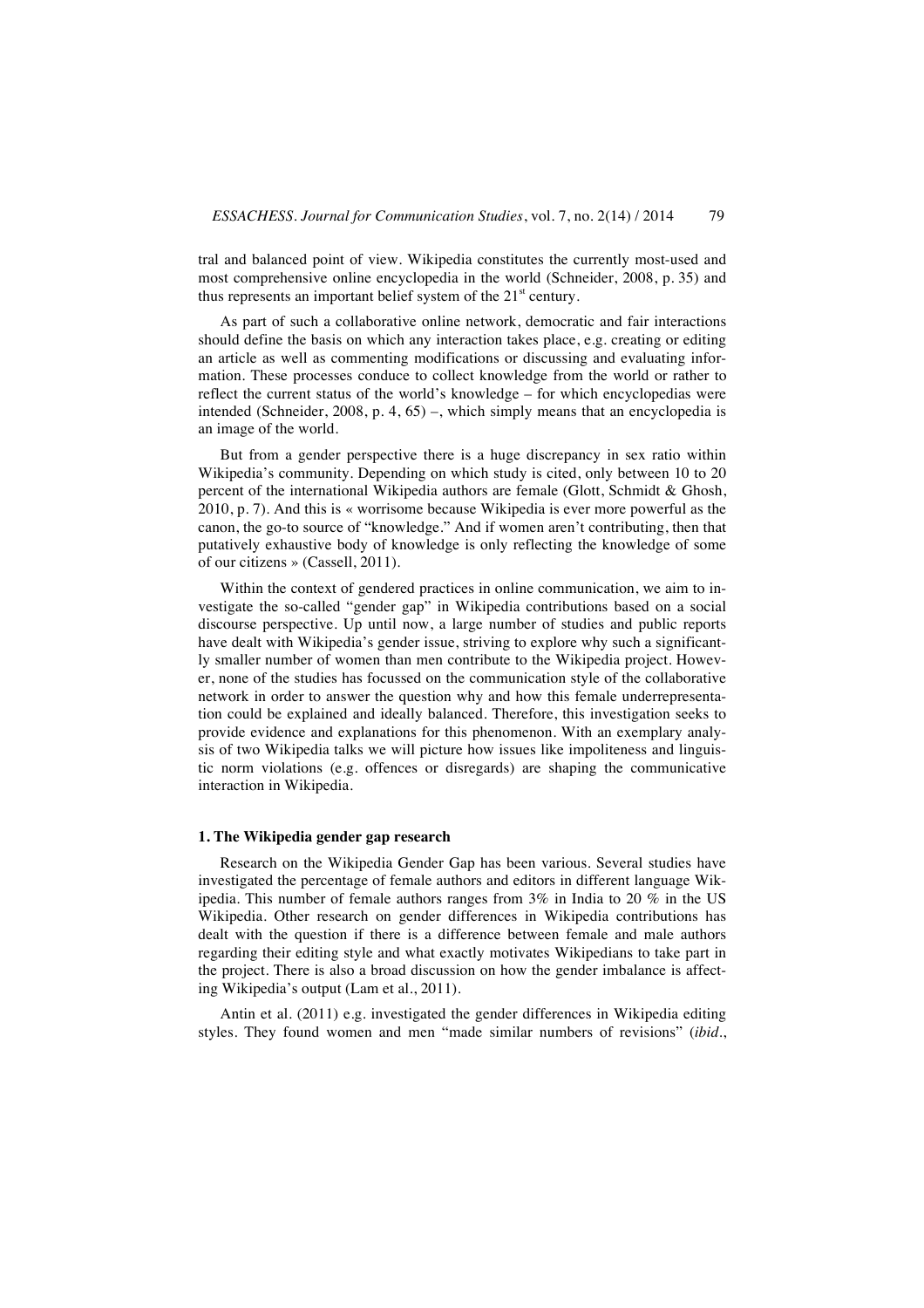2011, p. 11), even though still 80% of editors in their sample have been men nonetheless. They looked at a random sample of 500 authors, 25 % of those were categorized as active editors. Even within the group of active Wikipedians women made far fewer revisions, than men (*ibid*., 201, p. 13). However, if women make a contribution, it is far more substantial, they tend to make more sizable revisions, delete content or create a new article. Steiner/Eckert (2013) qualitatively interviewed 53 contributors and readers in order to find reasons for the lack of female contributions to Wikipedia and they concluded that there "are […] intersecting perceptions and self-perceptions about women with respect to computer technology, online culture, and expertise." They add as well, that "women and men are similar in wanting to share knowledge, but seem to start out reasoning from different departure points" (*ibid*., 2012, p. 25). Collier&Bear (2012) went one step further and summarized that their study "found strong support for the hypothesis that the gender contribution gap is due in part to responses to conflict" (*ibid*., 2012, p. 389). Female editors are less likely to contribute, due to the high level of conflict, and are more likely to leave an editing situation (*ibid*., 2012, p. 388) when conflicts occur, as their interview study confirmed. Kittur&Kraut (2010) researched coordination and conflict in online production groups and state that "coordination mechanisms effective for managing conflict are not always the same as those effective for managing task quality, and that designers must take into account the social benefits of coordination mechanisms in addition to their production benefits." (*ibid*., 2010, p. 1). Assuming that the gendered differences in communication styles of face-to-face communication might be obsolete in computer mediated communication, Atai&Chahkandi (2012) analysed the linguistic structures of blog entries and discursive posts with a special emphasis on flaming. Flaming comments in computer mediated communication are meant to offend others. The results show that "males' dominance, gender barriers, and power structures in 'outernet' are replicated in computer mediated communication settings, communicators 'fall back' to traditional norms" (*ibid*., 2012, p. 885).

There are only a handful of studies (Schroer &Hertel, 2009; Möllenkamp, 2007) that focus on the German-language authors and editors, but none deals with the communication styles or the concept of power and interpretation. The question is also relevant for the German-language Wikipedia, as in others: women constitute only 10 % of German authors (Schroer & Hertel, 2009, p. 104). Buchem&Kloppenburg (2013) investigated the German Gender Gap and identified five reasons why women do not contribute to Wikipedia. Most of the reasons can be classified on the individual female level. On the individual level, women do not have enough time to edit, since they do most of the family work. Women have different interest in media. They are more interested in social networks and keeping in contact with friends via facebook, than sharing their knowledge. They have difficulties with the Wikipedia technology, and they do not feel welcome and are irritated by the hostile environment (*ibid*., 2013, p. 10-11). The last two reasons can also be classified as systemic to a gendered Wikipedia system. In order to overcome the barriers, the authors suggest to train and teach women better, to motivate them to write. Others studies did not replicate some of the mentioned barriers. Missing time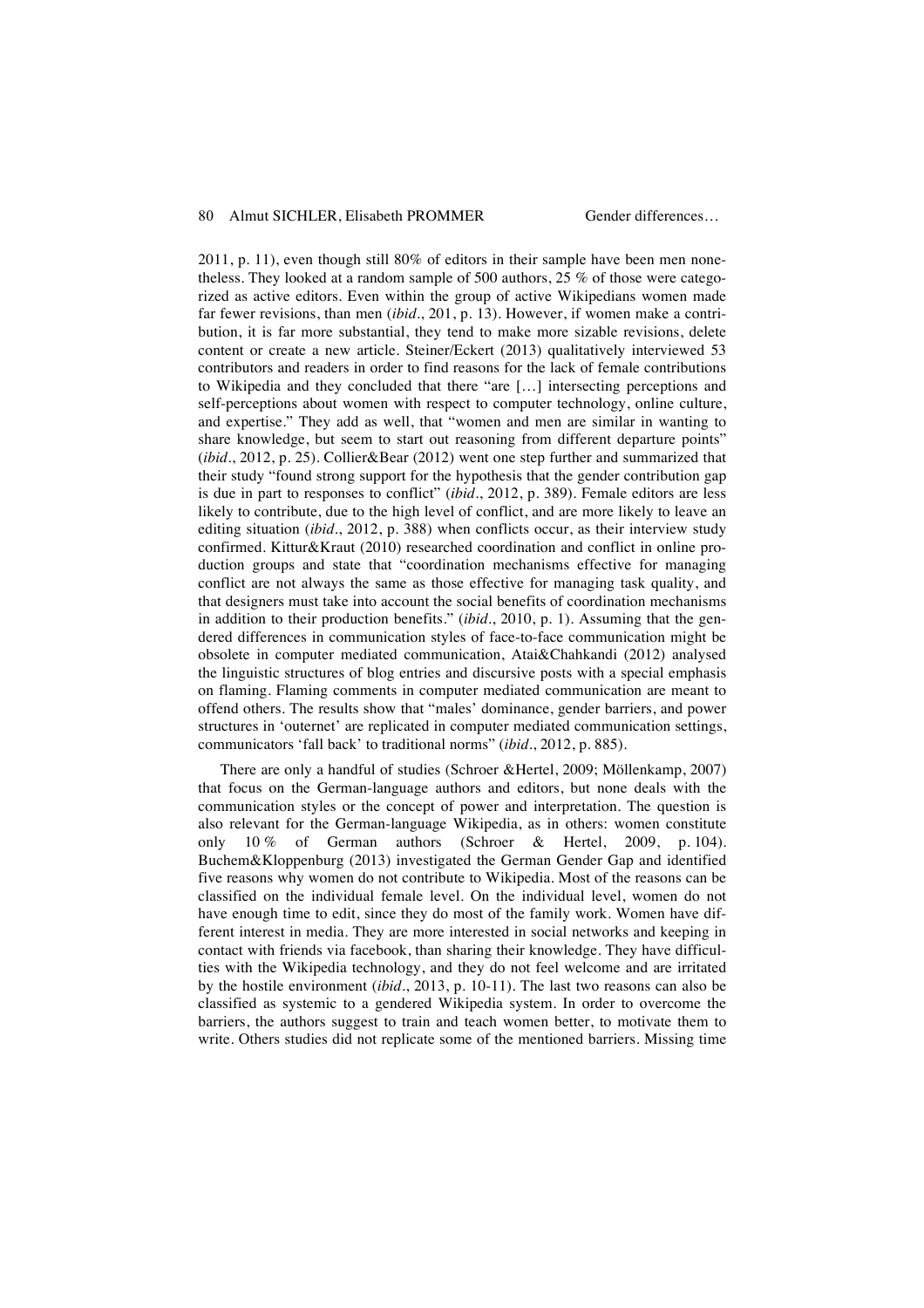due to family responsibilities was not identified as a barrier in the Collier&Bear (2012) study, unlike some other research suggests. Also, a fear of technology does not seem to matter: Atai&Chahkandi (2012) showed that women have interest in sharing their knowledge, but they are experts in different fields with different topics. Looking at English weblogs, it even seems to be typically female to write online (Herring et al., 2004, 2005; Henning, 2003): "Blogging is many things, yet the typical blog is written by a teenage girl who uses it twice a month to update her friends and classmates on happenings in her life." (Henning, 2003).

The Gender Gap leads to an imbalance of articles and subjects that are mentioned in Wikipedia. Lam et al. (2011) explored the gender imbalance in the English-language Wikipedia and they "confirm[ed] the presence of a large gender gap among editors and a corresponding gender-oriented disparity in the content of Wikipedia's articles" (*ibid*., 2011, p. 1). Moreover, they explain that their results "hint at a culture that may be resistant to female participation" (*ibid*., 2011, p. 9). Riedl (Forte, Antin, Bardzell & Honeywell, 2012, p. 36) states that "the gender gap is reflected in Wikipedia's content. For example, articles about films with a predominantly female audience tend to be shorter than those about films men tend to watch." Furthermore, there is a significant difference in the English Wikipedia concerning "the relative length of articles and the number of articles that concern women's interests […] vs. articles that concern men's interests" (Cassell, 2011; cf. Forte et al., 2012), which we would probably find in the German Wikipedia, too. These three aspects of the gender situation show strongly that the gender gap in Wikipedia has become even more serious, instead of becoming smaller.

The short literature review shows that one of the problems within Wikipedia seems to be the part Wikipedia is most proud of: the collaborative and discursive state of the encyclopedia. Working collaboratively implies a discursive style of knowledge production. But here in the background discussion, a hostile and antifeminist tone is frequently mentioned. So far, no present study investigated this communication behaviour within Wikipedia in order to explain the gender gap, neither for the English nor the German Wikipedia. The communication behaviour in computer mediated environments, as Atai & Chahkandi (2012, p. 886) stated in 2007, suffer from the same gender inequalities, social hierarchies, and power constructions as face-to-face communication. Cassell (2011) supports this stand and pointed out that "it is still the case in American society that debate, contention, and vigorous defense of one's position is often still seen as a male stance, and women's use of these speech styles can call forth negative evaluations. Women may be negatively judged for speaking their mind in clear ways and defending their position. A woman who wishes to share knowledge with others might not choose to be part of a forum where engaging in deleting other's words is key."

Since written communication within the talk pages of the Wikipedia community is a huge part of editing, besides creating and editing articles, it is worth to look at this feature not only from the technical level but especially from the relationship level, as most difficulties – and therefore potential conflicts – between communication part-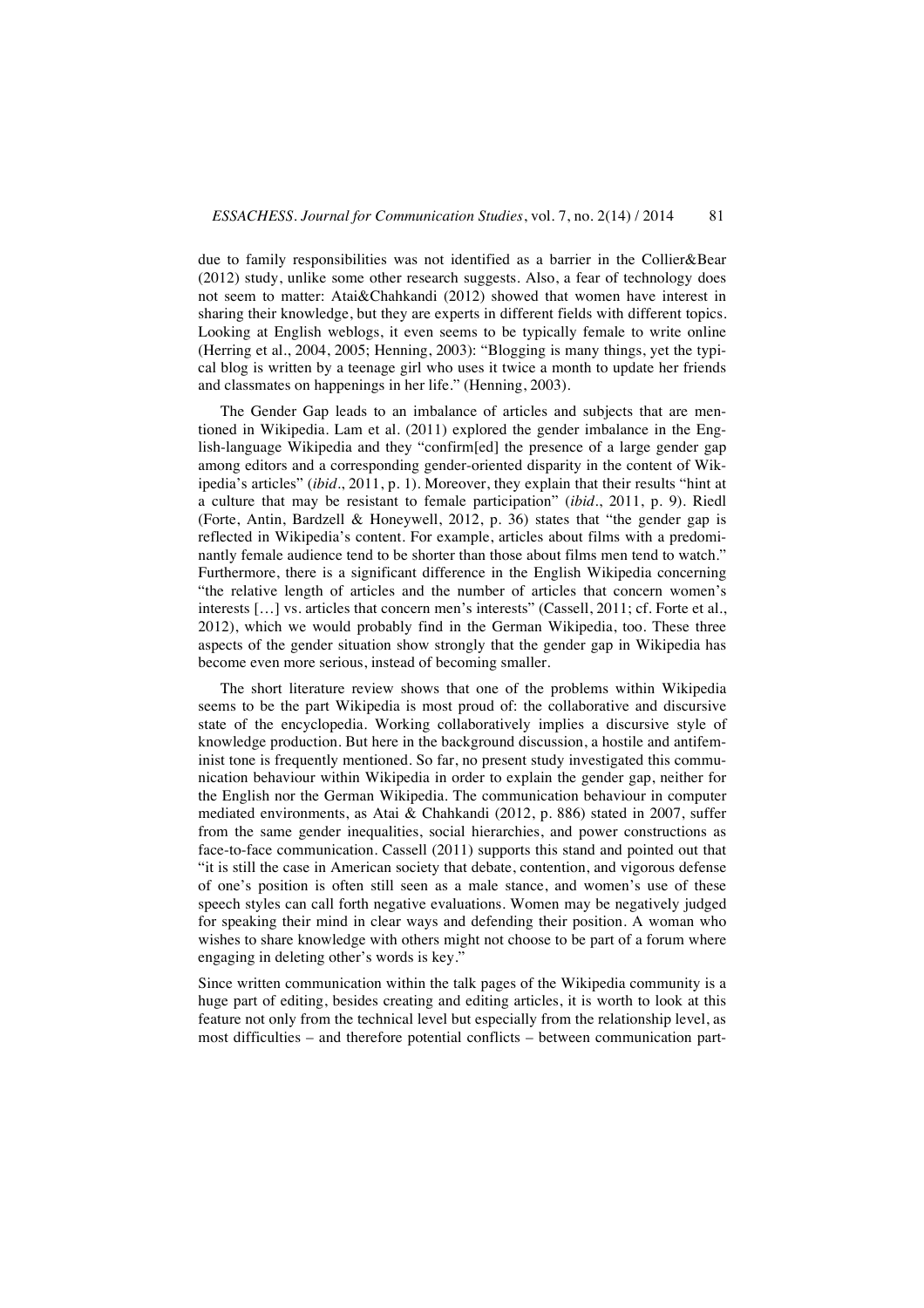ners are caused there. Describing these processes provides information about how the gender discourse is influenced and controlled in collaborative online networks.

#### **2. Material and methods**

#### 2.1. *Material*

l

To analyse the communication style in the background discussion, we looked for controversial topics to get a first exploratory impression, whether there are different communication styles worthy of further research.

The debate about the necessity, meaning and use of the masculine generics<sup>1</sup> in the German-language Wikipedia is a great and controversial issue and fruitful for research. Generic masculine nouns or pronouns (German: Generisches Maskulinum) are used, if the sex of a named person is unknown or not relevant or if both female and male persons are included (cf. Klann-Delius, 2004, p. 24, 26, 29). This has been debated very controversially over the past 10 years. Nowadays, an inclusive language, using the female and male expression, is mandatory in most official communication, such as job openings. The German grammar 'bible', the DUDEN, suggests using parentheses to include female and males such as "*Mitarbeiter(in), Kolleg(inn)en*". But there is a wide range of other suggestions, such as *MitarbeiterIn, Mitarbeiter\_in* or *Mitarbeiter\** to either include females and transgender. So far the German-language Wikipedia is written in the traditional male form, the generic masculine, and not the inclusive form.

We chose two different talks, which we will analyse exemplarily with regard to gender specifics of communication styles within the course of this discussion. The first sample (table 1) is drawn from the archive of the main talk page in the period March to May 2006 and focusses on a section where the masculine generics within the German-language Wikipedia were discussed.<sup>2</sup> The second sample (table 2), was taken from a talk page about a straw poll conducted in January and February 2014 concerning the masculine generics and gendering in the German-language WP, looking at a section where the general importance of this debate has been the key issue<sup>3</sup>

As all text samples refer to the German-language WP, we juxtapose all chosen parts of the talks with the English translation, being aware of the fact that some

<sup>&</sup>lt;sup>1</sup> Cf. the Wikipedia article (in German only) to follow the genesis of this debate within Wikipedia itself: http://de.wikipedia.org/wiki/Wikipedia:Generisches\_Maskulinum.

 $\frac{2}{\pi}$ http://de.wikipedia.org/wiki/Wikipedia\_Diskussion:Hauptseite/Archiv16#AutorINNEN

<sup>3</sup> http://de.wikipedia.org/wiki/Wikipedia\_Diskussion:Meinungsbilder/Generisches\_Maskulinum\_und\_Ge ndering\_in\_der\_WP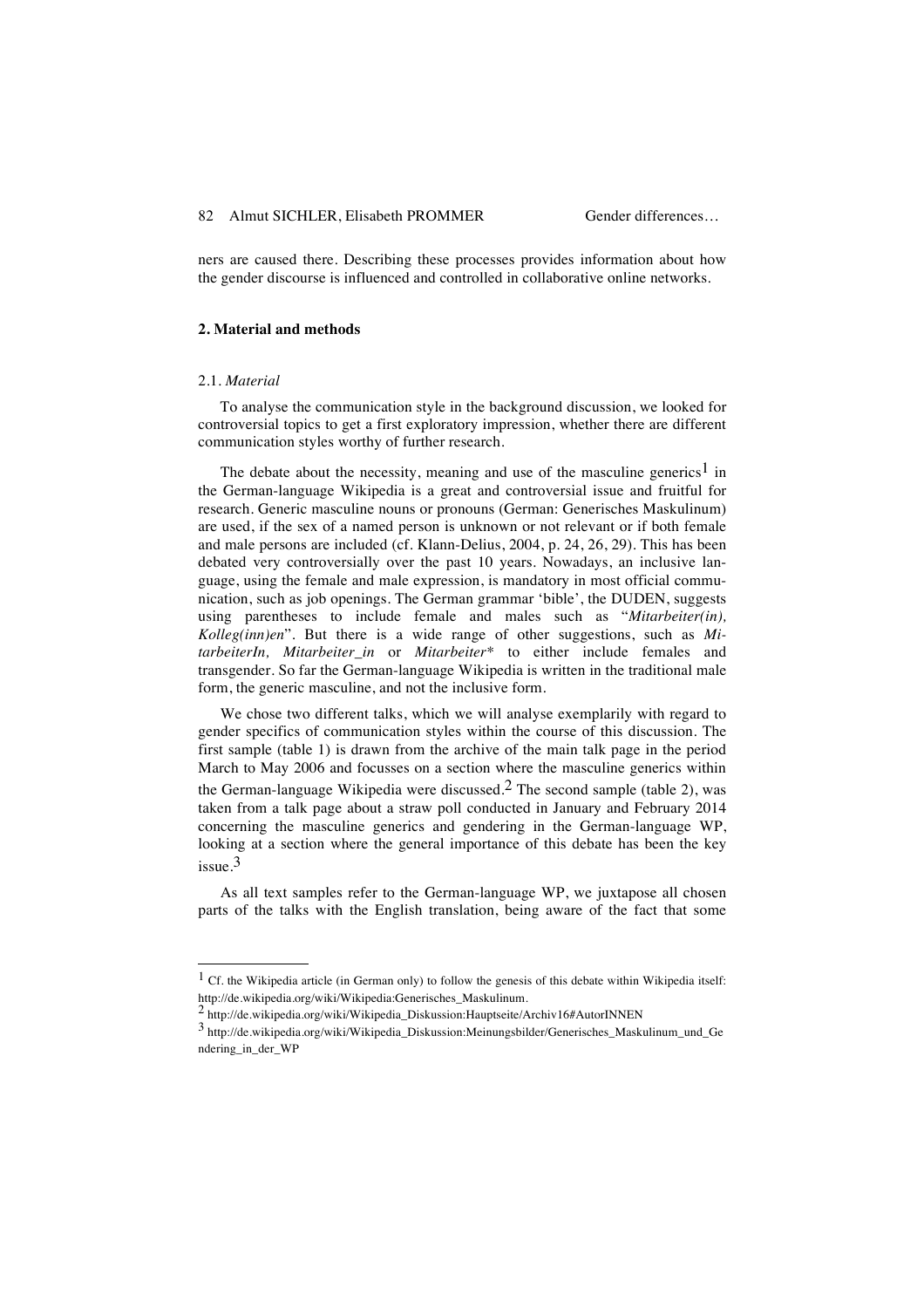language-specific details can be missed and as such need to be explained additionally.

Demographic information about the Wikipedia authors in our samples regarding the gender aspect, are only derived from their aliases or deduced from the context of the actual paragraphs, since users do not have to indicate their sex at the Wikipedia user pages. Although unlikely, there is the possibility of a certain imprecision by interpreting the gender related demographic data. Looking at how nicknames are chosen in online communication in chat rooms for example, we know that the choice of a certain nickname massively influences the communication process and how a user will be perceived by other users (Beck, 2006, p. 129). Thus, it is most unlikely that male users go for an alias like "little princess" or "sweet\_sarah". Even in a factoriented online community like Wikipedia, users identify themselves with their nicknames and often feel a strong need to voice their virtual personality appropriately.

#### 2.2. *Methods*

On the basis of two case examples we will show exemplarily that a) the feministic gender discourse in Wikipedia is not appreciated – primarily by male Wikipedians – (table 1) and b) that discussions behind the scenes of Wikipedia can feature an unpleasant and rude nature, that is not very appealing and motivating for female contributors (table 2). Our findings will be analysed with regard to the impact that Wikipedia has as a source of knowledge on its users and producers considering the public discourse, as well as embedded within the theory of Irigaray (1985), that there is no sexless notion in online communication, and compared with the characteristics of gender-specific communication behaviour following Jäger (2006). She sums up the following typical gender-specific characteristics for written communication:

"– Women use more minimisations in communication than men. E.g. "It seems that…" / "I would say, that…" / "Isn't it the case/true, that…" / "…don't you think?" / "One could say…" / "If you think about it properly…" / "That's just an idea…"

– Women often leave the conversation initiative to men. That is why topics, which are introduced by men continue to exist for longer in mixed-gendered groups and are taken up and developed further by women. Whereas topics introduced by women often do not receive male resonance or feedback so that they often come to nothing.

– Women use significantly fewer swear words than men.

– Women have a different range of vocabulary than men. In their traditional areas like household, child education, but also fashion, their linguistic expressions are more precise than those of men.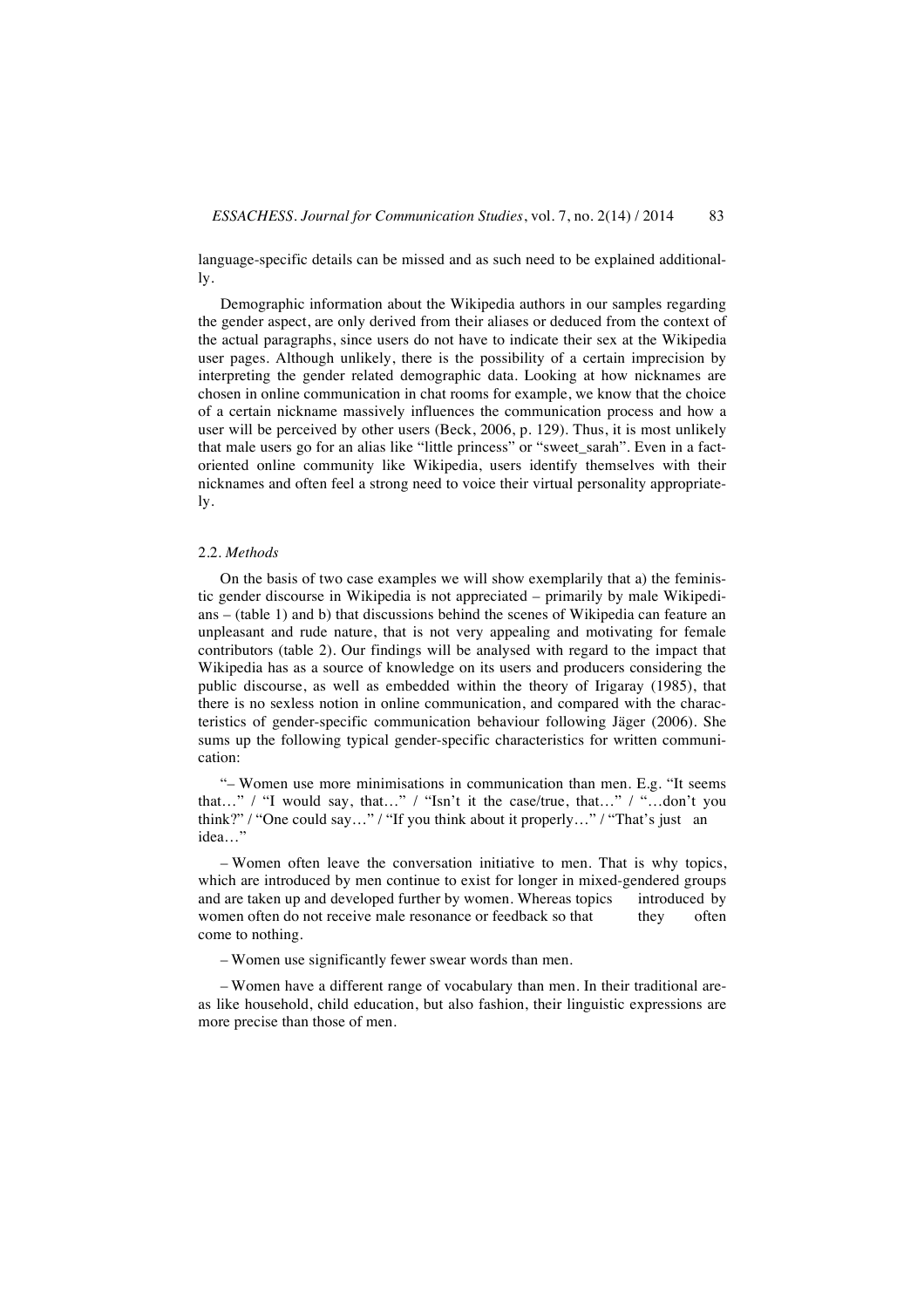– Women are easier to interrupt in a conversation. They are more often silent for a longer time and formulate more questions.

– Women respond more to the argument of their conversational partners" (Jäger, 2006).

Schuppener (2002) differentiates the following stereotypes for gender roles on the verbal level:

– For male communication: aggression and power, instruction and discrediting, interruption and overlap.

– For female communication: waiver and subservientness, elisions and missing emphasis, moaning and grouching.

Atai & Chahkandi (2012, p. 887) used a similar tool, identifying put-downs, sarcasm and self-promotion. This status quo of the gender discourse in online media reflects Irigaray's (cf. 1985a) theory of sexual difference, according to which the allegedly sexless notion of the subject in Western culture subtly reflects the interests and perspectives of men, while women are associated with the non-subject. She further says that there would be no authentic heterosexuality in Western culture, because the culture represents or cultivates only a male subject, not a female one (*ibid*.). In line with this thinking, we can link to feminist linguists, who argue, that the German language is male-petrified and features negative connotations, especially in the range of swear words (cf. Jäger, 2006). Moreover, they elaborated that the communication behaviour of women and men is cooperative/conflict-avoiding vs. confrontational/conflict-seeking (*ibid*.).

#### **3. Analysis and results**

The first example shows discussion elements about the debate how and if women should be represented in Wikipedia linguistically and is primarily to image the status quo of the attitude against gender issues within Wikipedia in general and thus to illustrate the relevance of the investigation. As can be seen from *Table 1*, there is strong reluctance and antipathy against this linguistic adjustment to the female terminology. Expressions like "needless discussion", "pseudo-emancipatory rule", "top level of absurdity of do-goodism", "played up problem", and "pretty pointless" illustrate how hard-fought this debate is held.

It is easy to assume, that most of these antifeminist statements are made by male Wikipedians. Indeed, we do not know, if these statements are mostly written from men, only one was identified as a male journalist and author interested in good writing styles.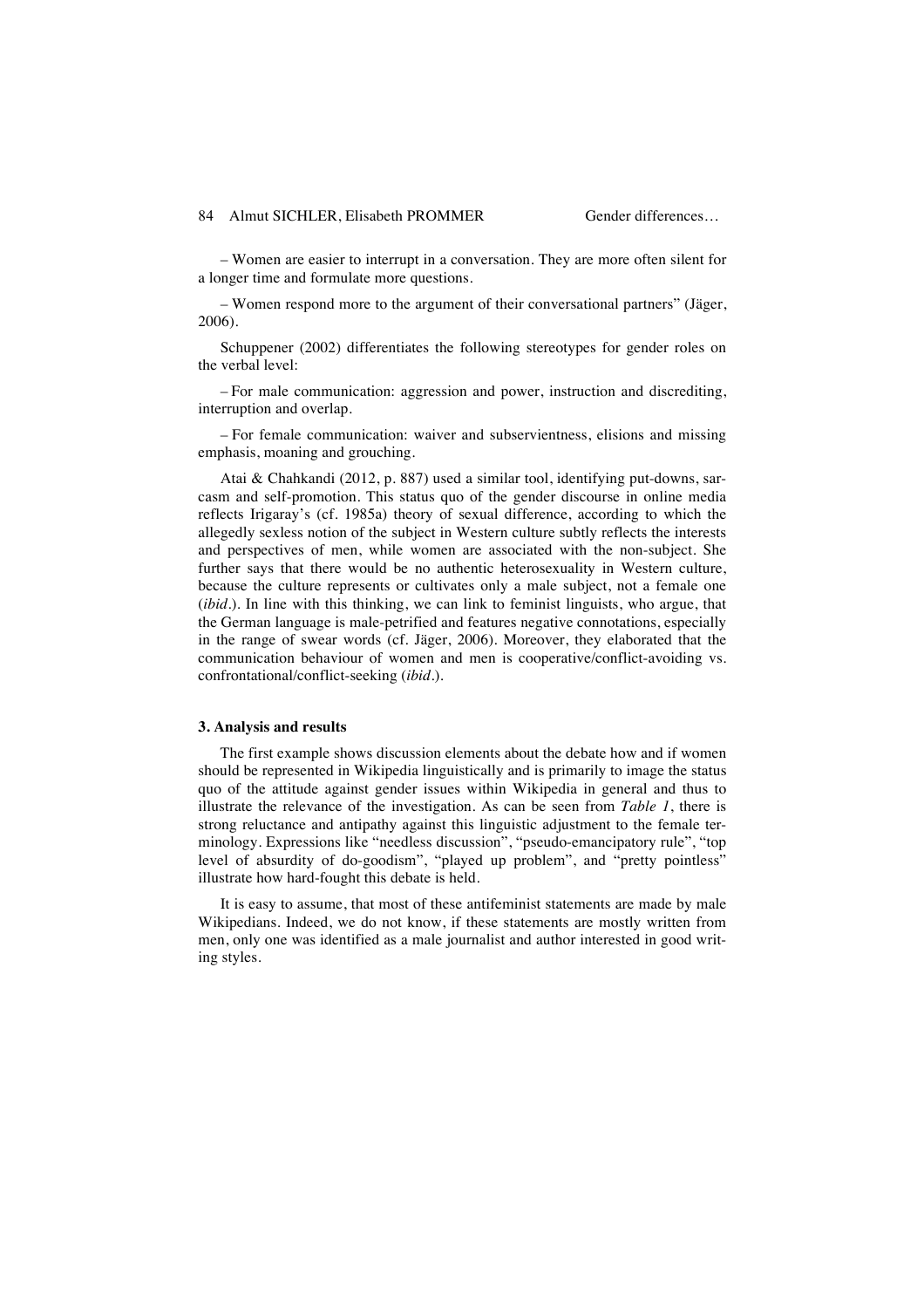**Table 1.** Examples for reluctant attitude of male WP authors towards gender issues regarding the terminological expansion of « authors » to « female and male authors »

| <b>Original German phrases</b>                                                                                                                                                                                                                                                                                | <b>English translation</b>                                                                                                                                                                                                                                    |
|---------------------------------------------------------------------------------------------------------------------------------------------------------------------------------------------------------------------------------------------------------------------------------------------------------------|---------------------------------------------------------------------------------------------------------------------------------------------------------------------------------------------------------------------------------------------------------------|
| « Um ehrlich zu sein, hasse ich jegliche<br>Form dieser vollkommen überflüssigen<br>Diskussion. » (shelm23 16:21, 20. Mär<br>2006)                                                                                                                                                                            | « To be honest, I do hate any kind of<br>this completely needless discussion »                                                                                                                                                                                |
| « Ich habe mich selbst diesem pseu-<br>doemanzipatorischen Diktat jahrelang<br>(widerwillig) unterworfen; meist nur,<br>um keinen Ärger mit meinen politisch<br>korrekten Freunden<br>zu<br>bekommen.<br>Heute akzeptiere ich diese höchste Ab-<br>surditätsstufe des Gutmenschentums                         | « I (reluctantly) submitted to this <i>pseu</i> -<br>do-emancipatory rule for years ; mostly<br>only in order to avoid trouble with my<br>politically correct friends. Today, I<br>don't accept this top level of absurdity<br>of do-goodism any more.»<br>[] |
| nicht mehr. $\kappa^4$<br>[]                                                                                                                                                                                                                                                                                  |                                                                                                                                                                                                                                                               |
| « Ich weigere mich, eine sprachliche<br>"Gleichstellung" vorzunehmen, die letz-<br>ten Endes immer voluntaristisch, will-<br>kürlich und - falls man sie konsequent<br>durchführen wollte - immer lächerlich<br>und im schlimmsten Fall kulturell des-<br>wirkt. » (Shoshone<br>26.und<br>truktiv<br>30.3.06) | « I refuse to support a linguistic "equa-<br>lization", that always will be voluntaris-<br>tic, random and $-$ in case one is conse-<br>quent – ridiculous and in the worst case<br>culturally destructive at the end of the<br>day.»                         |
| « Ich möchte dringenst davor warnen<br>diese Schleuse auch nur einen Spaltbreit<br>zu öffnen. Die deutsche Sprache (und<br>auch viele anderen Sprachen) ist eben so<br>wie sie ist, und das bedeutet, daß sie oft<br>maskulin gefärbt ist. » (-Wolchik 03:44,<br>4. Apr 2006)                                 | «I urgently want to warn of at least<br>minimally opening this lock. The Ger-<br>man language (as well as many other<br>languages) is like it is and that oftenly<br>includes a masculine coining. »                                                          |
| «  Will sagen, um dem hochgespielten<br>Problem, das unter normalen Umständen<br>gar nicht existiert, zu entgehen, sollte                                                                                                                                                                                     | « want to say, in order to escape<br>from the played up problem, that it<br>would not even exist under normal<br>circumstances, one should not permit                                                                                                         |

 $<sup>4</sup>$  Emphases in original.</sup>

l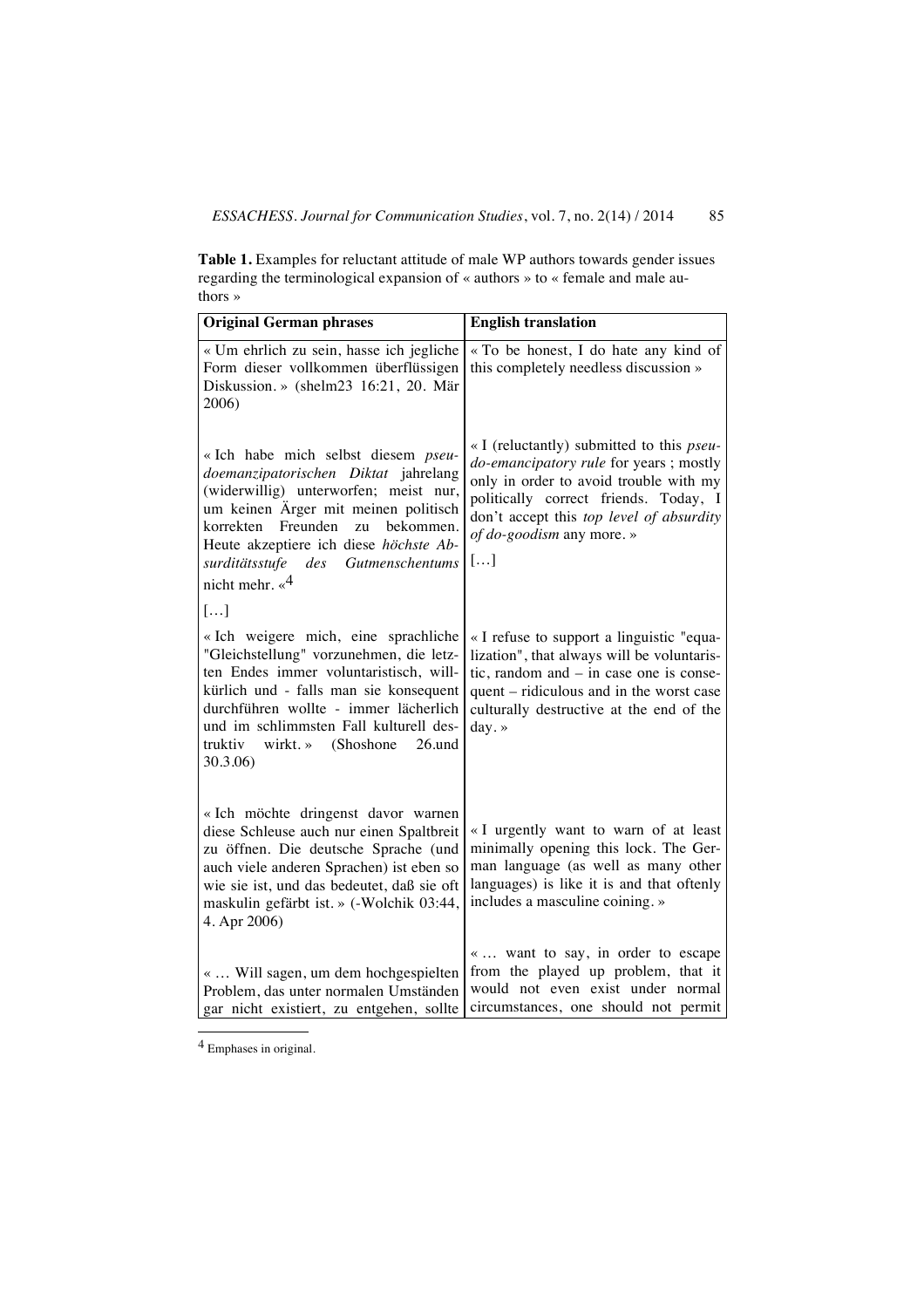| keine Redundanz erlauben. » any redundancies. »<br>man<br>(Wikipit 18:26, 10. Apr 2006)                                                                                                                                                                      |                                                                                                                                                                                              |
|--------------------------------------------------------------------------------------------------------------------------------------------------------------------------------------------------------------------------------------------------------------|----------------------------------------------------------------------------------------------------------------------------------------------------------------------------------------------|
| « Allerdings bin ich auch der Ansicht,<br>dass diese Diskussin ziemlich sinnlos ist,<br>wenn man sich vostellt, wie viele der<br>(wenigen) <i>neuen</i> Wikipedianer diesen<br>Text auf der Hauptseite überhaupt le-<br>sen. » (Kevinin 00:42, 13. Apr 2006) | «  however, I believe this discussion<br>is pretty pointless, if one imagines how<br>many of (the few) new Wikipedians<br>will read this text on the main page at<br>all. $\ast$             |
| «  Wie lächerlich ist das bitte? Schaut<br>mal hier: Wikipedia: Willkommen Fünf<br>mal kommt da nur Autoren vor und jede<br>halbwegs intelligente Frau dürfte sich<br>dadurch nicht beleidigt fühlen » (Mel-<br>kor23 23:01, 16. Apr 2006)                   | « Oh please, how ridiculous is that?<br>Look at this: Wikipedia: Willkommen<br>Authors is just mentioned five times<br>and any half intelligent woman should<br>not feel insulted by that. » |

The second example portrays a discussion between a female and a male Wikipedia author (as well as one objection from another Wikipedia author with unknown gender), who have different opinions concerning the importance of the masculine generics and gendering in general in the German-language Wikipedia. Apart from the fact that they have technical differences, they do not agree with the respective attitude and communication behaviour of each other. As the exchange of blows below demonstrates, both dialogue partners slide from the technical level of their conversation to the relationship level and thus of course exacerbate the conflict and make it impossible to seek a compromise. At the end, the female conversational partner breaks off the conversation and does not answer anymore.

**Table 2.** Example for an argument of a female and a male WP author within the straw poll regarding the masculine generics and gendering in the German-language WP

| original German phrases                                                                                                                                                                                                                                                                                                                                                                                                                                                                                                             | <b>English translation</b> |
|-------------------------------------------------------------------------------------------------------------------------------------------------------------------------------------------------------------------------------------------------------------------------------------------------------------------------------------------------------------------------------------------------------------------------------------------------------------------------------------------------------------------------------------|----------------------------|
| « Das MB ist der Versuch, Sprach- und   « The straw poll is the attempt to push<br>Schreibregelungen, die in der aka- back in the Stone Age any language and<br>demischen Welt state of the art sind, in writing rules, that build the state of the<br>eine sprachliche Steinzeit zurückzukata- art, in order to also linguistically main-<br>pultieren, um in WP den letzten Hort tain the last refuge of male dominance<br>maskuliner Dominanz auch sprachlich in Wikipedia.»<br>zu behaupten. » $-Fiona$ 18:29, 20. Nov.<br>2013 |                            |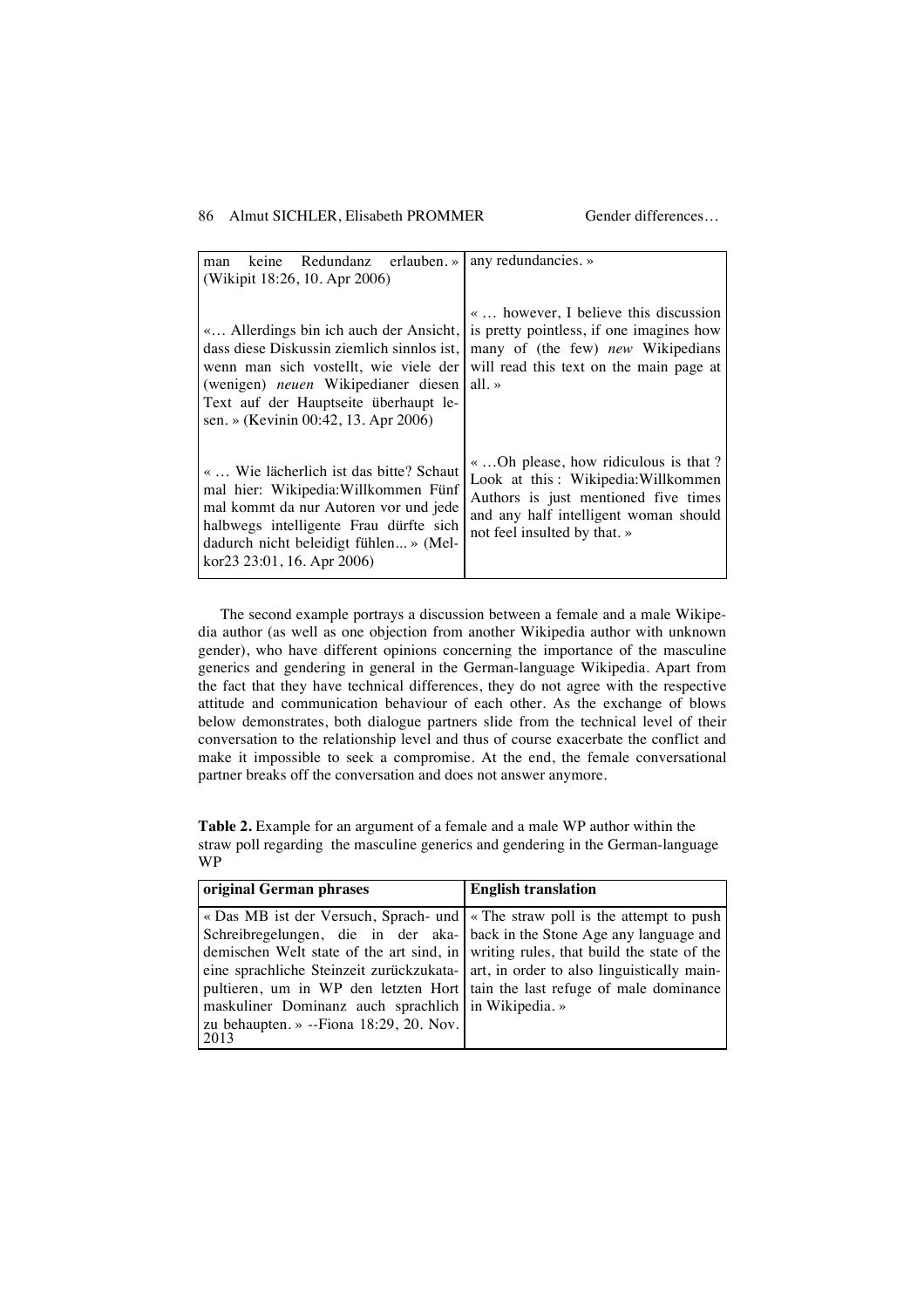| « Dieser Vorwurf ist wie jeder Versuch,<br>jeden, der deine in den 1970er Jahren<br>stecken<br>gebliebene Geisteshaltung<br>("männliche Dominanz", allein diese<br>männerfeindliche<br>Unterstellung<br>ist<br>Scheiße, die ich dich hiermit höflichst zu<br>unterlassen bitte) ablehnt, virtuell an die<br>Wand zu stellen, lächerlich und absurd.<br>[] Bitte lies erst nach, worum es geht,<br>bevor du deine Phrasen abspulst. --<br>Tuxman 21:47, 20. Nov. 2013                                       | « This accusation shows again how you<br>try to put anyone against the wall who<br>refuses your old-fashioned attitude from<br>the 1970s ("male dominance", this<br>allegation is anti-men bullshit, of which<br>you are kindly obliged to refrain from<br>doing so). [] Please first check up<br>what the topic is about, before you put<br>in your two cents.»                                                       |
|------------------------------------------------------------------------------------------------------------------------------------------------------------------------------------------------------------------------------------------------------------------------------------------------------------------------------------------------------------------------------------------------------------------------------------------------------------------------------------------------------------|------------------------------------------------------------------------------------------------------------------------------------------------------------------------------------------------------------------------------------------------------------------------------------------------------------------------------------------------------------------------------------------------------------------------|
| « [] Dein Tonfall ist immer noch nicht<br>WP:WQ-tauglich, Tuxman. Du solltest<br>wirklich 'mal daran<br>arbeiten<br>ohne<br>Fäkalsprache zu kommunizieren.»<br>Fiona 08:31, 21. Nov. 2013                                                                                                                                                                                                                                                                                                                  | « [] Your tone of voice still does not<br>fit the WP: Etiquette, Tuxman. You<br>should really work on communicating<br>without gutter language.»                                                                                                                                                                                                                                                                       |
| « Die Tonpolizei zur Hilfe zu rufen, ist<br>kein besonders feministisches Argu-<br>ment. » --91.61.33.70 12:56, 21. Nov.<br>2013                                                                                                                                                                                                                                                                                                                                                                           | «To base yourself on misdoing of tone<br>of voice, is not a very feminist argu-<br>$ment.$ $\rightarrow$                                                                                                                                                                                                                                                                                                               |
| « "Geisteshaltung" bewegt sich auf dem<br>gleichen argumentativen Niveau wie<br>"sprachliche Steinzeit", Fiona. Du soll-<br>test wirklich 'mal daran arbeiten wert-<br>neutral zu kommunizieren. Alternativ:<br>Nicht jammern, wenn dein Gegenüber<br>auch darauf verzichtet. (Nein, keine<br>Sorge, ich erwarte gar nicht, dass du<br>feminismuskritische Quellen überhaupt<br>Kenntnis<br>inhaltlich<br>nimmst.<br>zur<br>Scheuklappen, wem Scheuklappen<br>gegeben.) » --Tuxman 14:03, 21. Nov.<br>2013 | « "Attitude" is similar to "linguistic<br>Stone Age" regarding the level of ar-<br>gumentation, Fiona. You really should<br>communicating neutrally.<br>work on<br>Otherwise : Stop moaning, if your con-<br>versational partner also can do without.<br>(Don't worry, I don't expect that you<br>even technically take note of references<br>which are critical of feminism. Blinkers<br>to whom blinkers are due.) » |
| « Tuxman, fass dich an die eigene Nase:                                                                                                                                                                                                                                                                                                                                                                                                                                                                    | « Tuxmann, put your own house in<br>order: "Attitude" was brought by you                                                                                                                                                                                                                                                                                                                                               |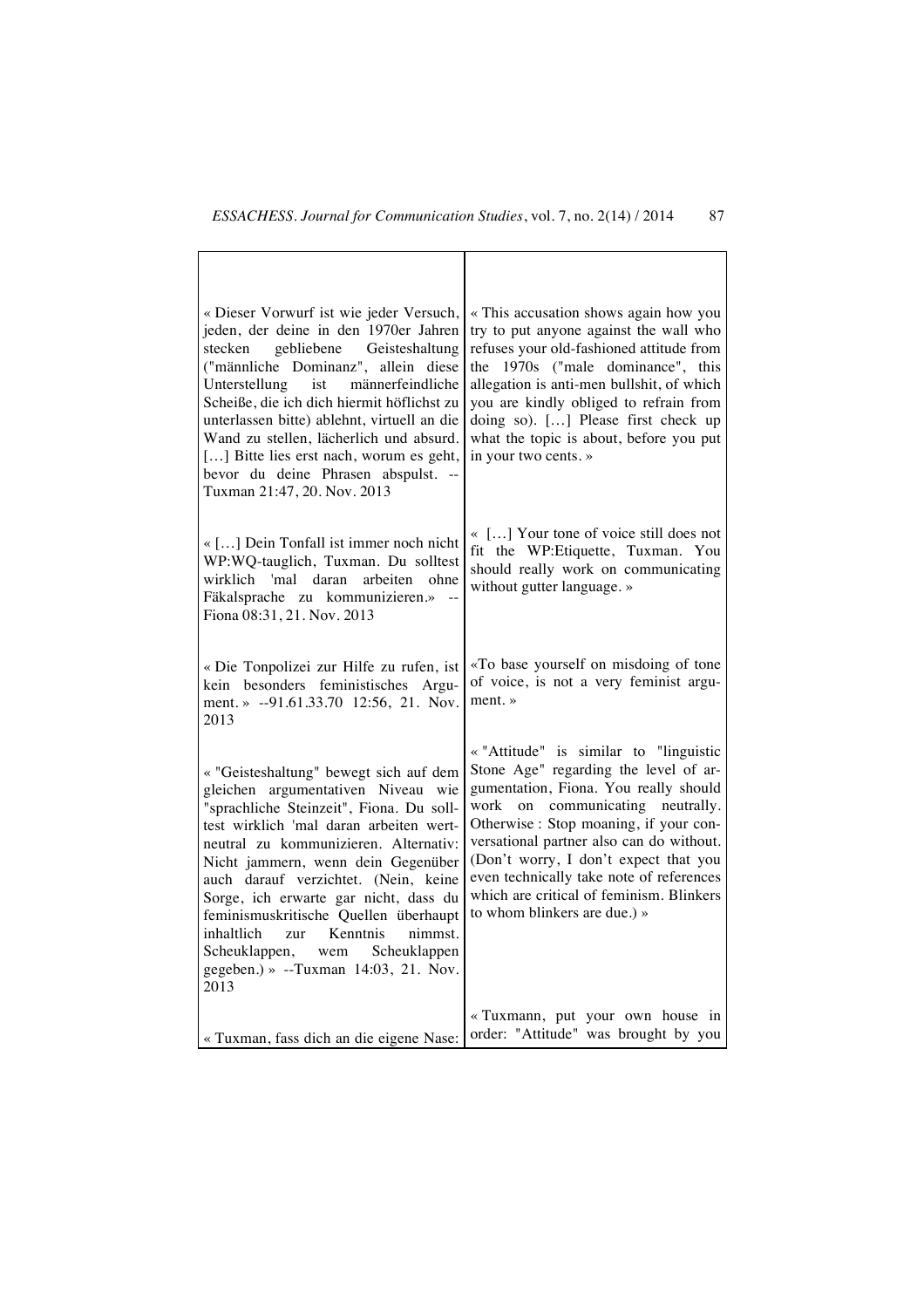| "Geisteshaltung" hast du ins Spiel ge-<br>bracht und mir eine solche unterstellt<br>[] (mein Stil ist diese Wortwahl<br>nicht). Schon vergessen? Ein Blog auf<br>dem untersten Vulgär-Niveau als "femi-<br>nismuskritische Quelle" - herrlich, wie<br>ihr beide euch hier selbst vorführt. » --<br>Fiona 14:30, 21. Nov. 2013                                                                                                                                                                                                                                                                                                                                                                                                                                                                                                                                                                                                   | into play. You accused me of having<br>this opinion. [] (this choice of words<br>is not my style). Forgot about that?<br>Naming a weblog on the lowest vulgar<br>level – great to see how you both make<br>yourselves look like a fool. »                                                                                                                                                                                                                                                                                                                                                                                                                                                                                                                                                                                                                                                                                                 |
|---------------------------------------------------------------------------------------------------------------------------------------------------------------------------------------------------------------------------------------------------------------------------------------------------------------------------------------------------------------------------------------------------------------------------------------------------------------------------------------------------------------------------------------------------------------------------------------------------------------------------------------------------------------------------------------------------------------------------------------------------------------------------------------------------------------------------------------------------------------------------------------------------------------------------------|-------------------------------------------------------------------------------------------------------------------------------------------------------------------------------------------------------------------------------------------------------------------------------------------------------------------------------------------------------------------------------------------------------------------------------------------------------------------------------------------------------------------------------------------------------------------------------------------------------------------------------------------------------------------------------------------------------------------------------------------------------------------------------------------------------------------------------------------------------------------------------------------------------------------------------------------|
| « "herrlich, wie ihr beide euch hier selbst<br>vorführt" --> "fass dich an die eigene<br>Nase". Herumreiten auf der Wortwahl<br>(s. Einwand von 91.61.33.70 oben) ist<br>eine valide Methode, inhaltliche Ein-<br>wände zu ignorieren, aber keine kluge.<br>Übrigens rede ich nicht von dem Blog,<br>sondern von den dort verlinkten Blogs.<br>Ach, sind ja "Scheiß-Masku-Seiten",<br>MANNdat und WikiMANNia,<br>und<br>somit nicht ernst zu nehmen, weil nicht<br>objektiv, ganz im Gegensatz zu pro-<br>feministischen Blogs, nicht wahr?<br>Kommt eigentlich noch irgendwas In-<br>haltliches zu dem von mir verlinkten<br>Text oder nur "das ist sprachlich voll<br>scheiße und/oder wurde von blöden<br>Nichtfeministen geschrieben und daher<br>nicht<br>hör<br>ich<br>gar<br>zuuuu,<br>nänänänänäääää"? :-) (Pro forma: Ich<br>den<br>Feminismus,<br>aber<br>mag<br>du<br>übertreibst.) --Tuxman 18:14, 21. Nov.<br>2013 | « "great to see how you both make<br>yourselves look like a fool " $\rightarrow$ " put<br>your own house in order". Harping on<br>the choice of words (see above, objec-<br>tion of $91.61.33.70$ ) is a valid method in<br>order to ignore technical objections, but<br>not a very clever one.<br>Btw, I do not talk about the weblog but<br>about the linked blogs on it. Anyway,<br>pages like MANNdat <sup>5</sup> and WikiMAN-<br>Nia <sup>6</sup> are "shitty male pages" and thus<br>cannot be taken seriously, because they<br>are not objective, in absolute contrast to<br>pro-feminist blogs, are they?<br>Is there actually still any technical subs-<br>tance to be expected to my linked text<br>or only notes like "that is linguistically<br>total crap and/or was written by stupid<br>non-feminists and thus I do not listen at<br>all boo boo" ? :-) (for the record: I like<br>feminism, but you are exaggerating.) » |

According to Jäger's (2006) gender-specific characteristics, we can state, that the male author definitely uses more swearwords than the female one (cf. "anti-men bullshit", "shitty male pages" and "linguistically total crap"), whereas the female author tries to insult the male one by questioning his intellectual capacities (cf. e.g. "Naming a weblog on the lowest vulgar level"). But most of the other parts of Jä-

l

 $<sup>5</sup>$  MANNdat is a gender political association for the rights of boys and men.</sup>

 <sup>(</sup>http://de.wikipedia.org/wiki/MANNda)

<sup>6</sup> http://en.wikimannia.org/WikiMANNia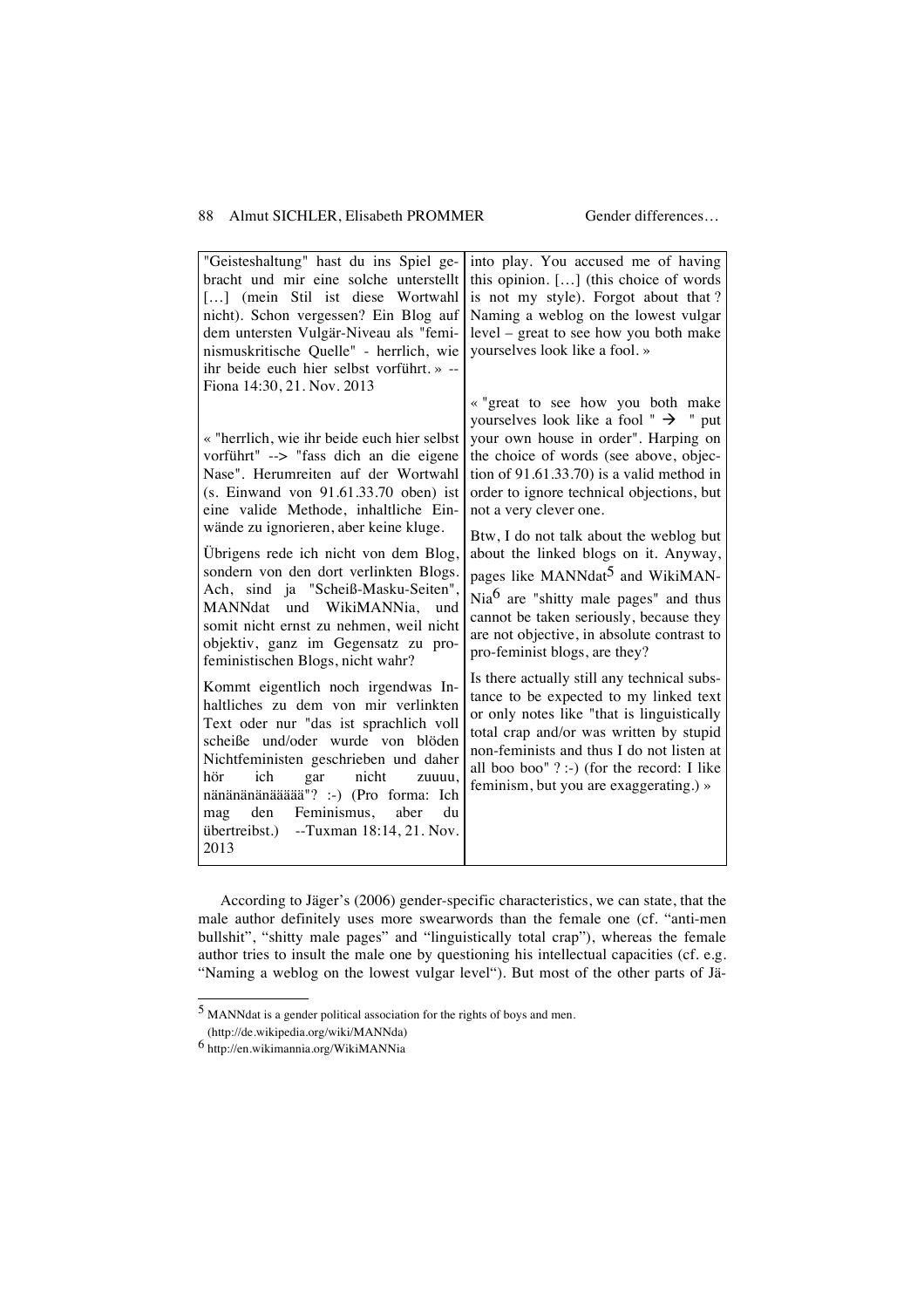ger's characteristics do not apply to this discussion. We can neither find that the female dialogue partner uses minimisations nor that she is discriminated with a nonappropriate range of vocabulary or that the male conversational partner does not respond to her arguments. But according to Schuppener's (2002) classification we can confirm markers of instruction and discrediting used by the male author (cf. e.g. "Please first check up what the topic is about, before you put in your two cents." or "Stop moaning, if your conversational partner also can do without."). The same applies to aspects of aggression and power in a broader sense (cf. e.g. "Is there actually still any technical substance to be expected to my linked text  $\left[ \ldots \right]$  ?"). In contrast, the female author tries to give advice which could be interpreted as moaning and grouching (cf. e.g. "Your tone of voice still does not fit the WP:Etiquette, Tuxman. You should really work on communicating without gutter language.").

But the most crucial point is the fact that the female author gave up. Even if the discussion was not finished at all, she escaped from that debate without last words. Although she did not communicate in the typical female way like Jäger (2006) has summarised, she could not stand the male communication pressure for a longer period. The discussion started one day at 18:29 p.m. and the female author replied the last time the next day at 14:30 p.m. She obviously felt offended or did not believe that the conversation would come to an amicable or at least reasonable end. As we did not interview her, we just can assume that she might have felt inferior on an argumentative or linguistic level, which also implies, of course, the social aspect of inferiority, and further supports the statement of Irigaray (1985b, p. 85), that « Women's social inferiority is reinforced and complicated by the fact that a woman does not have access to language, except through recourse to "masculine" systems of representation which disappropriate from her relation to herself and to other women. The « feminine » is never to be identified except by and for the masculine, the reciprocal proposition not being "true". » As far as the female dialogue partner did not adjust to the male communication system, she did not get the opportunity to be an equal member of the current Wikipedia project. Since she left the conversation, her point of view is no longer represented.

### **4. Discussion**

The above shown examples alarmingly picture the current structures of communication behind the scenes of the German-language Wikipedia and thus supports the hypothesis that the conversational behaviour and the attitude of male Wikipedians towards gender issues a) hampers accessibility to Wikipedia for women, b) discourages already cooperating women to stick to it, and c) prevents.

Wikipedia as the most frequented online encyclopedia from becoming a balanced and democratic reflection of the world's knowledge, and is thus missing the chance to have the most positive impact on the public discourse through providing balanced, diverse and democratic – in terms of being properly free and open to everyone – knowledge.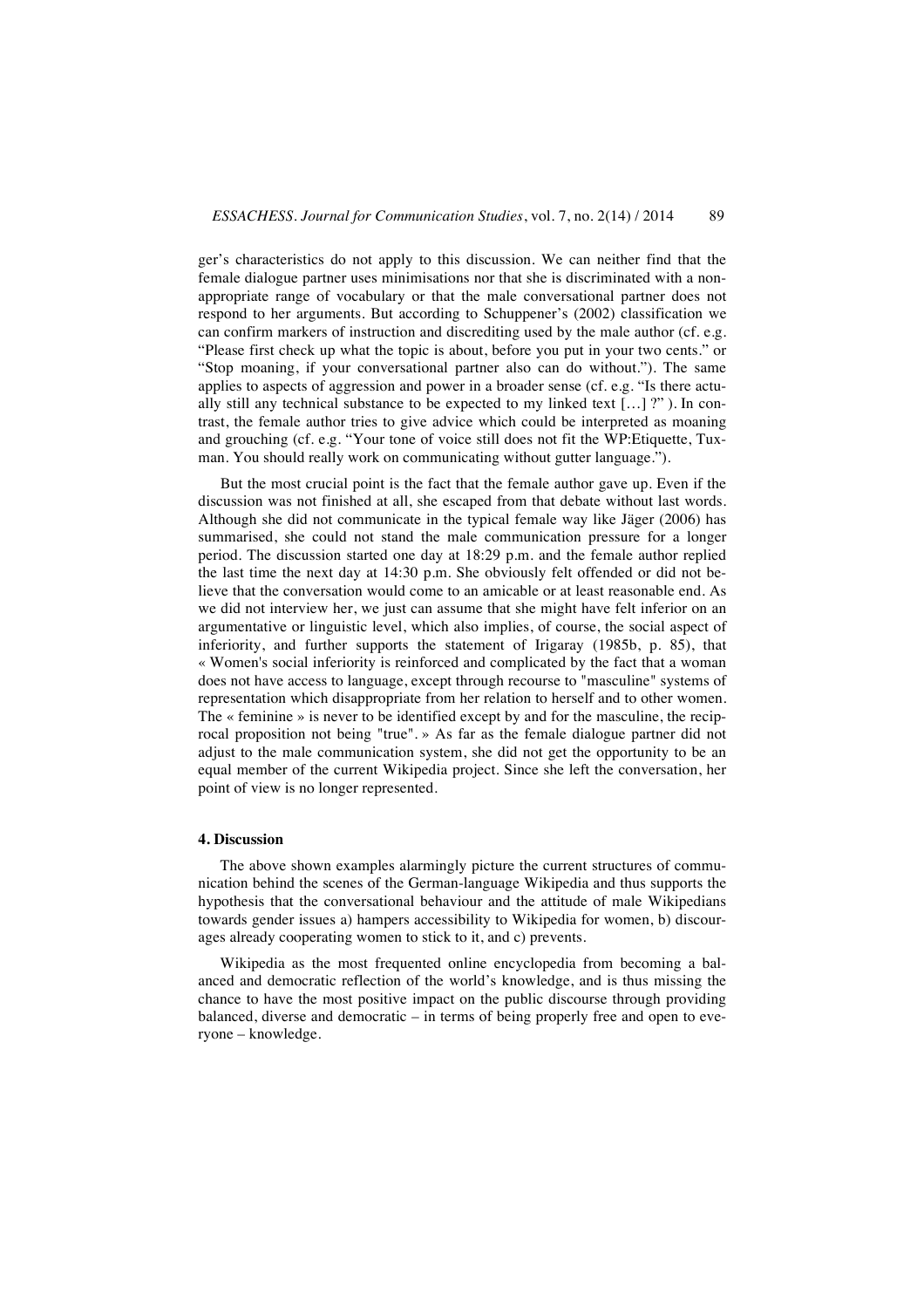Gender diversity should be understood as a chance to spread up Wikipedia's angle, according to Grosz (2006, p. 10), in order to move to the genderless space of communication.

This paper has argued mainly from a gender dichotomy point of view, we are aware that the social construction of gender and gender styles of communication might seem old-fashioned, when looking at the Internet as a bodyless and genderless medium (Funken, 2002). But we believe the Wikipedia gender discrepancy is too obvious and a main view of the world seems to be missing.

Even though the gender gap in Wikipedia is acknowledged by the Wikipedia executive Sue Gardner, the proposed solutions seem to focus on the female as an individual that needs assistance to survive in the Wikipedia environment. Most of her analysis in her blog (Gardner, 2011) is focussed on teaching women how to write and survive in the Wikipedia universe.

There are several suggestions to overcome some of the barriers. Travis (2013) presents an approach to reduce Wikipedia's gender gap by combining academic teaching with the production of Wikipedia articles. In her Nineteenth-Century American Women Writers course that was attended mostly by women, she encouraged students to participate "in web-based knowledge creation and drawing on their collaborative learning" (*ibid*., 2013, p. 1). Similar to this is Wikipedia's own project: WikiWomen's Collaborative<sup>7</sup>. But all these ideas focus on the individual and not on the structure of knowledge creation in Wikipedia.

This focus on the individual, that needs support to be able to survive in the Wikipedia world, seems not very fruitful if we take our exploratory analysis seriously. The rude tone and violent communication style has implication in the daily use of Wikipedia, as the prominent German feminist net-activist Anke Domscheidt-Berg (2012) has argued. She points out that, on a regular basis, Wikipedia authors wanted to delete the entry about her person, stating that she is an irrelevant individual using defaming arguments. She reasons, that in the Wikipedia system not the best argument in a discussion wins, but the most persistent person, with the most time to post. Therefore, Wikipedia is less a collaborative environment but more a "the winner takes it all" concept. Thus, not only women need to be trained to survive the hostile environment, maybe the competitive concept of knowledge production needs to be changed.

In this context, the question occurs, how this competive produced knowledge is interpreted by Wikipedia users and, as a consequence, what impact it has given to a culture, which is faced with a rather unilaterally designed world knowledge.

l

<sup>7</sup> http://meta.wikimedia.org/wiki/Research:WikiWomen's\_Collaborative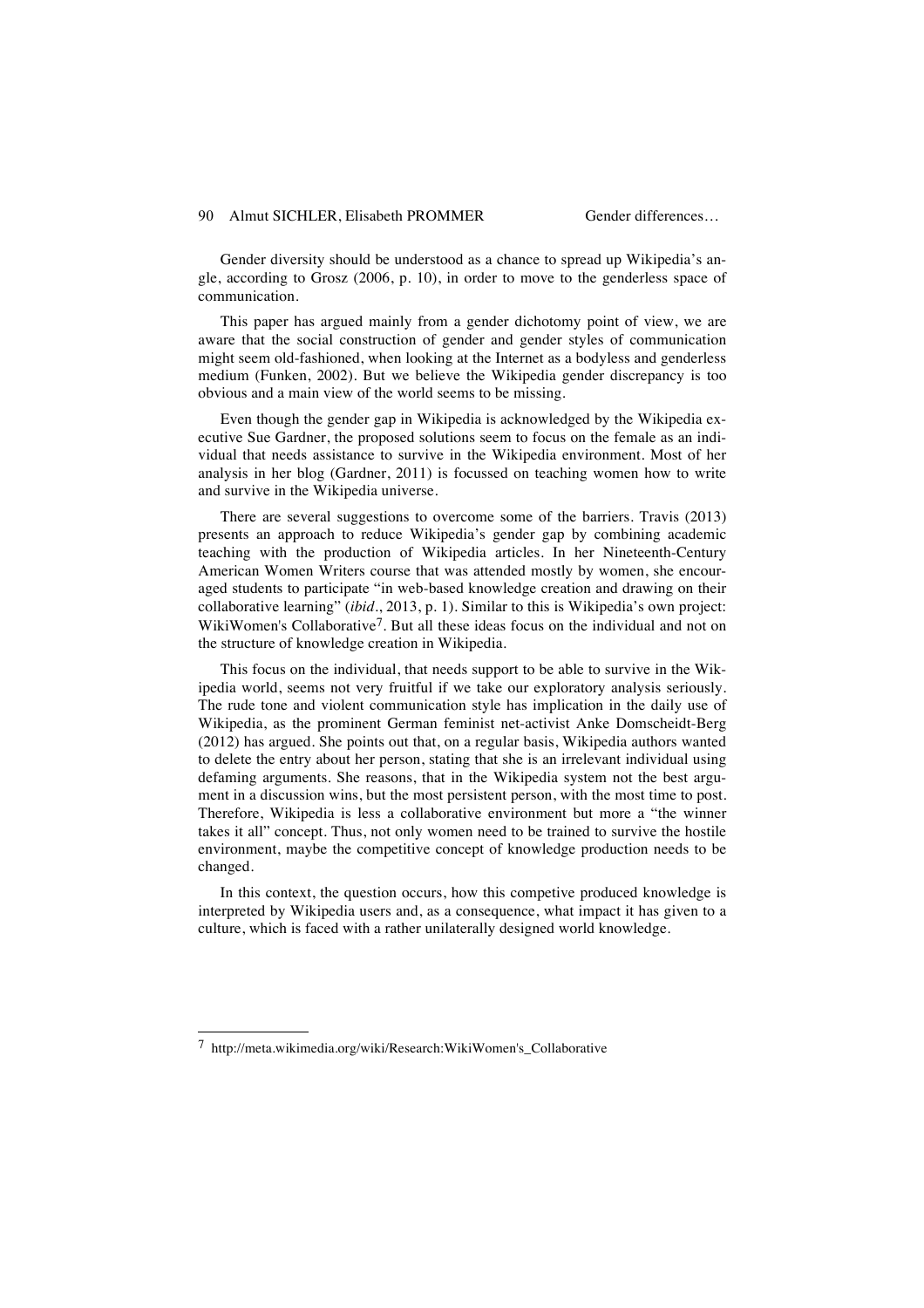#### **References**

- Antin, J., Yee, R. & Cheshire, C. (2011). *Gender Differences in Wikipedia Editing.* Proceedings of the 7th International Symposium on Wikis and Open Collaboration, New York, p. 11-14.
- Atai, M. & Chahkandi, F. (2012). Democracy in computer-mediated communication: Gender, communicative style, and amount of participation in professional listservs. *Computers in Human Behavior.* 28, p. 881–888.
- Beck, K. (2006). *Computervermittelte Kommunikation im Internet*. München & Wien: Oldenbourg-Wissenschaftsverlag.
- Buchem, I. & Kloppenburg, J. (2013). *Gender Diversität Wikipedia. Vielfalt gemeinsam gestalten*. Arbeitspapier im Rahmen des Projektes "Wikipedia Diversity" von Wikimedia Deutschland e.V. (WMDE) in Kooperation mit dem Gender- und Technik-Zentrum (GuTZ) der Beuth Hochschule für https://upload.wikimedia.org/wikipedia/commons/e/e4/Arbeitspapier-Wikipedia-Diversity\_V05.pdf
- Carstensen, T. (2009). Gender Trouble in Web 2.0: Gender Relations in Social Network Sites, Wikis and Weblogs. *International Journal of Gender, Science and Technology* 1(1). Re-<br>trieved November 14 2014 from trieved November 14, 2014, from http://genderandset.open.ac.uk/index.php/genderandset/article/view/18/31.
- Carstensen, T. (2012). Gendered Web 2.0: Geschlechterverhältnisse und Feminismus in Zeiten von Wikis, Weblogs und Sozialen Netzwerken. *MedienJournal.* 2, p. 22-34.
- Cassell, J. (2011). *A Culture of Editing Wars*. New York Times, February 4. Retrieved November 14, 2014 from http://www.nytimes.com/roomfordebate/2011/02/02/where-arethe-women- in-wikipedia/a-culture-of-editing-wars.
- Cohen, N. (2011). Define Gender Gap? Look Up Wikipedia's Contributor List. *New York Times*. 30th January 2011.
- Collier, B. & Bear, J. (2012). *Conflict, Confidence, or Criticism: An Empirical Examination of the Gender Gap in Wikipedia*. Proceedings of the ACM 2012. Conference on Computer Supported Cooperative Work, New York, p. 383-392. Retrieved November 14, 2014, from http://dl.acm.org/citation.cfm?id=2145204.2145265.
- Domscheidt-Berg, Anke (2012). *Frauen im Netz. Geht da raus!* Retrieved November 14, 2014, from http://www.tagesspiegel.de/medien/frauen-im-netz-geht-daraus/7249068.html.
- Dorer, J. (1997). Gendered Net: Ein Forschungsüberblick über den geschlechtsspezifischen Umgang mit neuen Kommunikationstechnologien. *Rundfunk und Fernsehen*. 45(1), p. 19–29.
- Forte, A., Antin, J., Bardzell, S. & Honeywell, L. (2012). *Some of All Human Knowledge: Gender and Participation in Peer Production*. Proceedings of the ACM 2012 Conference on Computer Supported Cooperative Work Companion, New York, p. 33-36.
- Funken, C. (2002). Digital Doing Gender. In S. Münker, & A. Roesler (Eds.). *Praxis Internet. Kulturtechniken der vernetzten Welt* (p. 158-181). Frankfurt/Main: Suhrkamp.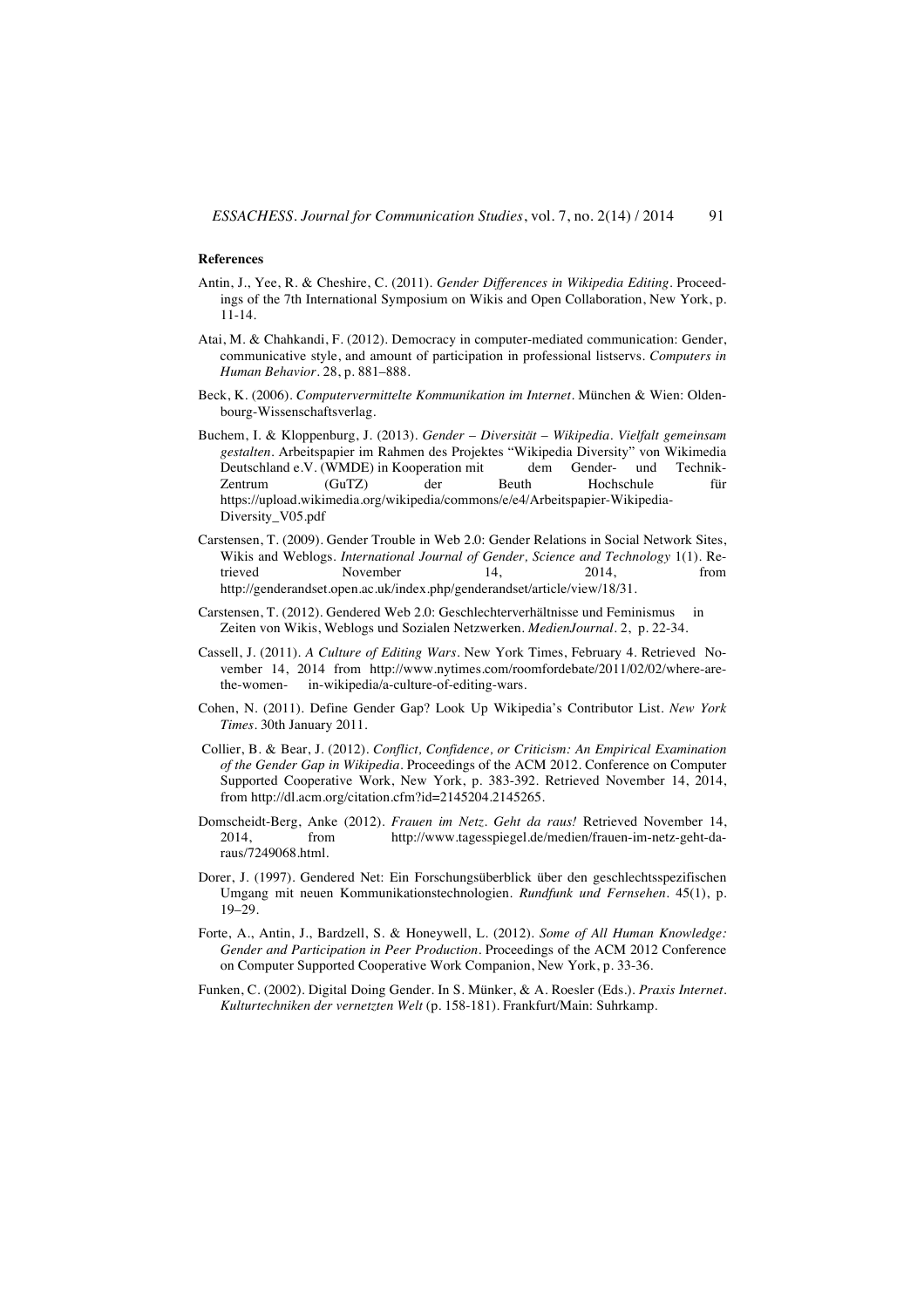- Gardner, S. (2011): *Nine Reasond why women don't edit Wikipedia (in their own words)*. Retrieved November 14, 2014, from http://suegardner.org/2011/02/19/nine-reasons-whywomen-dont-edit-wikipedia-in-their-own-words/
- Glott, R., Schmidt, P. & Ghosh, R. (2010). *Analysis of Wikipedia survey data. Topic: Age and gender differences*. Retrieved November 14, 2014, from differences. Retrieved November 14, 2014, from http://www.ris.org/uploadi/editor/1305050082Wikipedia\_Overview\_15March2010- FINAL.pdf.
- Grosz, E. (2006). The Force of Sexual Difference. In E. Mortensen (Ed.). *Sex, Breath, and Force* (p. 7-16). Lanham: Lexington.
- Haraway, D. J. (1991). *Simians, cyborgs and women: The reinvention of nature*. New York: Routledge.
- Henning, J. (2003). *The Blogging Iceberg*. Perseus Developement Corp. Retrieved November 14, 2014, from http://www.perseusuk.co.uk/survey/news/releases/release\_blogs.html.
- Herring, S. C., Scheidt, L. A., Bonus, S. & Wright, E. (2004). *Bridging the gap: A genre analysis of weblogs*. Proceedings of the Thirty-seventh Hawaii International Conference on System Sciences (HICSS-37). Los Alamitos: IEEE Press.
- Herring, S. C., Kouper, I., Paolillo, J. C., Scheidt, L. A., Tyworth, M., Welsch, P.,Wright, E. & Yu, N. (2005). *Conversations in the blogosphere: An analysis"from the bottom up."* Proceedings of the Thirty-Eighth Hawaii International Conference on System Sciences (HICSS-38). Los Alamitos: IEEE Press. Retrieved November 14, 2014, from http://ella.slis.indiana.edu/~herring/blogconv.pdf.
- Irigaray, L. (1985a). *Speculum of the other woman*. Ithaca, New York: Cornell University Press.
- Irigaray, L. (1985b):.*This sex which is not one*. Ithaca, New York: Cornell University Press.
- Jäger, M. (2006). *Gewalt gegen Frauen durch Sprache?* Retrieved November 14, 2014, from http://www.diss-duisburg.de/Internetbibliothek/ Artikel/Gewalt\_ gegen\_Frauen.htm.
- Kittur, A. & Kraut, R. E. (2010). *Beyond Wikipedia: Coordination and Conflict in Online Production Groups*. Proceedings of the CSCW 2010, February 6– vannah, Georgia, USA.
- Klann-Delius, G. (2004). *Sprache und Geschlecht*. Metzler: Stuttgart
- Lam, S. K., Uduwage, A., Dong, Z., et al. (2011). *WP:Clubhouse? An Exploration of Wikipedia's Gender Imbalance*. Proceedings of the 7th International Symposium on Wikis and Open Collaboration, New York, p. 1-10.
- Möllenkamp, A. (2007). *Wer schreibt die Wikipedia? Die Online-Enzyklopädie in der Vorstellungs- und Lebenswelt ihrer aktivsten Autoren*. Magisterarbeit. Universität Leipzig. Retrieved November 14, 2014, from http://www.cultiv.net/cultranet/1212420166Wikipedianer.pdf.
- Neverla, I. (1998). Geschlechterordnung in der virtuellen Realität: Über Herrschaft, Identität und Körper im Netz. In I. Neverla (Ed.). *Das Netz-Medium. Kommunikationswissenschaftliche Aspekte eines Mediums in Entwicklung.* Opladen/Wiesbaden: Westdeutscher Verlag, p. 137–151.